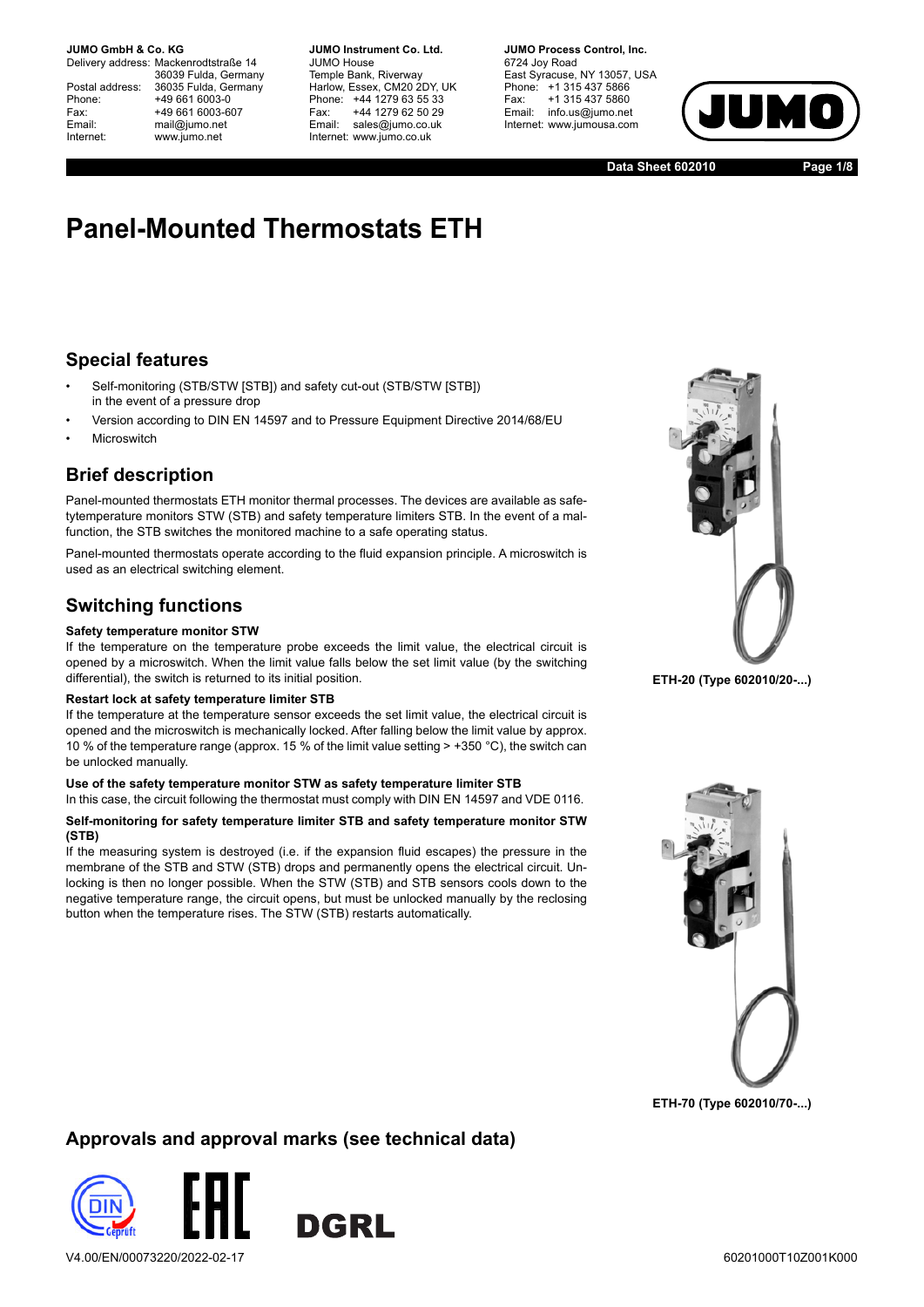Delivery address: Mackenrodtstraße 14 36039 Fulda, Germany Postal address: 36035 Fulda, Germany Phone: +49 661 6003-0<br>
Fax: +49 661 6003-6<br>
Email: mail@jumo.net +49 661 6003-607 mail@jumo.net Internet: www.jumo.net

**JUMO Instrument Co. Ltd.** JUMO House Temple Bank, Riverway Harlow, Essex, CM20 2DY, UK Phone: +44 1279 63 55 33 Fax: +44 1279 62 50 29 Email: sales@jumo.co.uk Internet: www.jumo.co.uk

**JUMO Process Control, Inc.** 6724 Joy Road East Syracuse, NY 13057, USA Phone: +1 315 437 5866 Fax: +1 315 437 5860 Email: info.us@jumo.net Internet: www.jumousa.com



**Data Sheet 602010 Page 2/8**

# **Technical data**

### **Control ranges and temperature probes**

|                    |               | Liquid-filled             |                |                                              |                |  |  |  |  |  |
|--------------------|---------------|---------------------------|----------------|----------------------------------------------|----------------|--|--|--|--|--|
| Switching function | Control/limit | Max. admissible excessive | Max. capillary | Length of the temperature probe              |                |  |  |  |  |  |
|                    | value ranges  | probe temperature         | length         | Probe- $\varnothing$ "d" = 6 mm <sup>a</sup> |                |  |  |  |  |  |
|                    | °C            | °C                        | mm             |                                              | mm             |  |  |  |  |  |
|                    |               |                           |                | Ø6                                           | Ø8             |  |  |  |  |  |
| STW, STB           | 30 to 110     | 135                       | 5,000          | 108                                          | 75             |  |  |  |  |  |
|                    | 60 to 130     | 150                       |                | 116                                          | 79             |  |  |  |  |  |
|                    | 20 to 150     | 175                       |                | 77                                           | 60             |  |  |  |  |  |
|                    | 50 to 250     | 290                       |                | 64                                           | 49             |  |  |  |  |  |
|                    | 50 to 300     | 345                       |                | 55                                           | $\blacksquare$ |  |  |  |  |  |

|                             | Gas-filled<br>176<br>106<br>20 to 400<br>460<br>1.000<br>20 to 500<br>127<br>2,000<br>81<br>575 |     |       |     |     |  |  |
|-----------------------------|-------------------------------------------------------------------------------------------------|-----|-------|-----|-----|--|--|
| STW, STB                    |                                                                                                 |     |       |     |     |  |  |
|                             |                                                                                                 |     |       |     |     |  |  |
|                             | 20 to 500                                                                                       | 575 | 4,000 | 202 | 119 |  |  |
| $\sim$ $\sim$ $\sim$ $\sim$ |                                                                                                 |     |       |     |     |  |  |

a Standard

### **Capillary and temperature probe**

| Type                                 | Scale limit value                        | Capillary                                                 | Temperature probe                                                     |
|--------------------------------------|------------------------------------------|-----------------------------------------------------------|-----------------------------------------------------------------------|
| ETH-                                 | up to 200 $^{\circ}$ C                   | Copper (Cu), $\varnothing$ 1.5 mm,<br>material no. 2.0090 | Copper (Cu), material no. 2.0090,<br>hard soldered                    |
|                                      | up to $350 °C$                           | Copper (Cu), $\varnothing$ 1.5 mm,<br>material no. 2.0090 | Stainless steel (CrNi), Ø 1.5 mm,<br>material no. 1.4571              |
|                                      | up to 500 $^{\circ}$ C                   | Stainless steel (CrNi),<br>$\varnothing$ 1.5 mm           | Stainless steel (CrNi), Ø 1.5 mm,<br>material no. 1.4571              |
|                                      | up to $350 °C$                           | Stainless steel (CrNi).<br>$\varnothing$ 1.5 mm           | Stainless steel (CrNi), Ø 1.5 mm,<br>material no. 1.4571 (extra cost) |
| Capillary length                     | Standard length: 1,000 mm, max. 5,000 mm |                                                           |                                                                       |
| Min. bending radius of the capillary | $5 \text{ mm}$                           |                                                           |                                                                       |

### **Electrical data**

| Switching function              | STW (-20)                                                                                                            | STB (-70)                                                                                            | STB (-70/U)                                                                  |  |  |  |  |  |
|---------------------------------|----------------------------------------------------------------------------------------------------------------------|------------------------------------------------------------------------------------------------------|------------------------------------------------------------------------------|--|--|--|--|--|
|                                 | Microswitch with changeover<br>contact                                                                               | Microswitch with NC contact<br>and restart lock                                                      | Microswith with NC contact.<br>restart lock and additional<br>signal contact |  |  |  |  |  |
| Max. switching capacity         |                                                                                                                      | AC 230 V +10 %, 10 (2) <sup>a</sup> A, cos $\varphi$ = 1 (0.6) <sup>a</sup> , DC 230 V +10 %, 0.25 A |                                                                              |  |  |  |  |  |
| with switching differential 2 % | AC 230 V +10 %.<br>6 $(1.2)^a$ A, cos $\varphi$ = 1 $(0.6)^a$                                                        |                                                                                                      |                                                                              |  |  |  |  |  |
|                                 | Microswitch with gold-plated contacts, extra code 702, AC/DC 24 V, 0.1 A,<br>contact resistance 2.5 to 10 m $\Omega$ |                                                                                                      |                                                                              |  |  |  |  |  |
| а<br>Inductive loads            |                                                                                                                      |                                                                                                      |                                                                              |  |  |  |  |  |
| Contact reliability             |                                                                                                                      | To ensure a high switching reliability, we recommend a minimum load of:                              |                                                                              |  |  |  |  |  |
| with silver contacts            | $AC/DC = 24$ V. 100 mA                                                                                               |                                                                                                      |                                                                              |  |  |  |  |  |

| V4.00/EN/00073220/2022-02-17 |  |
|------------------------------|--|
|                              |  |

with gold-plated contacts (extra code 702)  $AC/DC = 10 V$ , 5 mA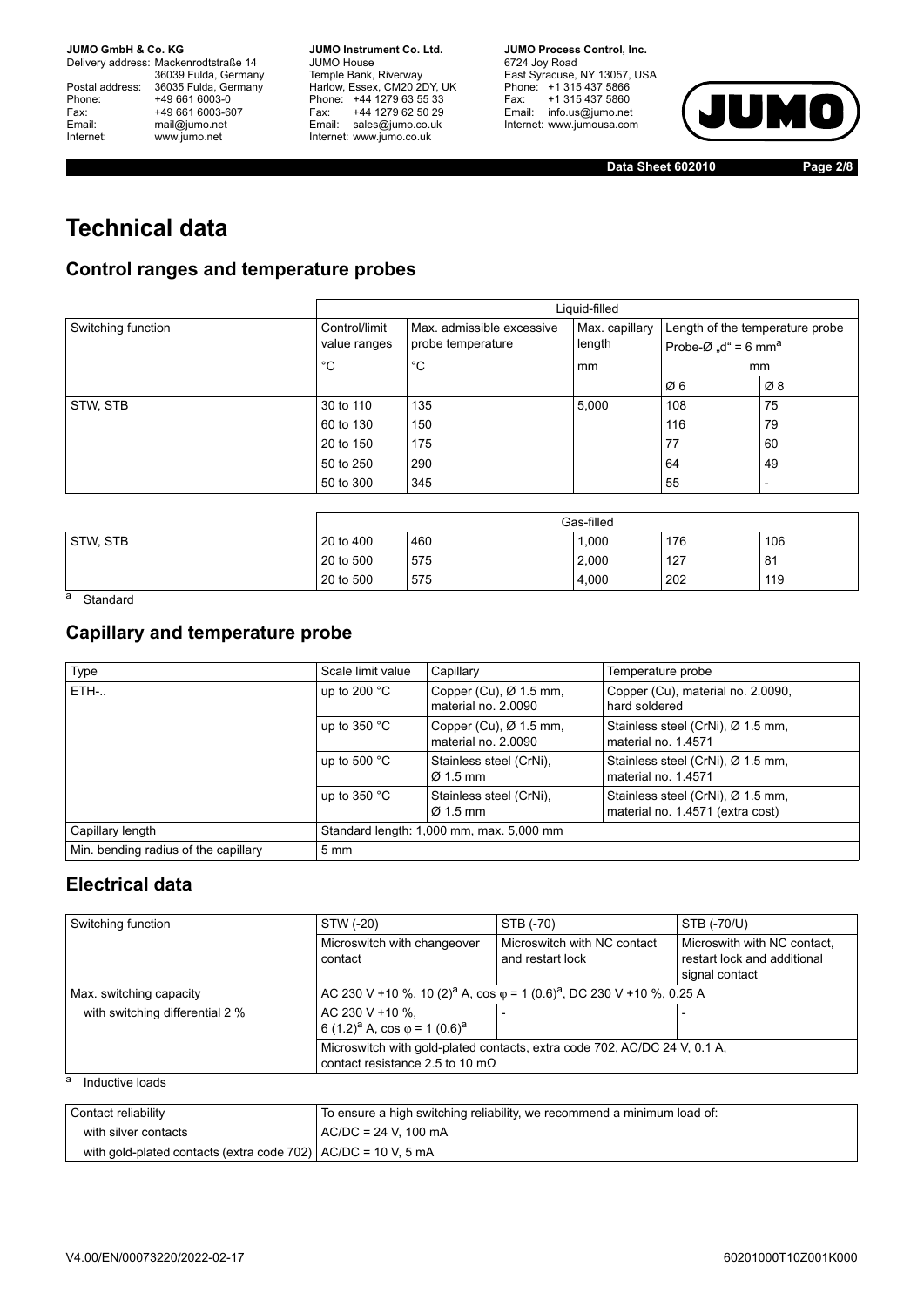Delivery address: Mackenrodtstraße 14 36039 Fulda, Germany Postal address: 36035 Fulda, Germany Phone: +49 661 6003-0<br>
Fax: +49 661 6003-6<br>
Email: mail@jumo.net +49 661 6003-607 mail@jumo.net Internet: www.jumo.net

**JUMO Instrument Co. Ltd.** JUMO House Temple Bank, Riverway Harlow, Essex, CM20 2DY, UK Phone: +44 1279 63 55 33 Fax: +44 1279 62 50 29 Email: sales@jumo.co.uk Internet: www.jumo.co.uk

**JUMO Process Control, Inc.** 6724 Joy Road East Syracuse, NY 13057, USA Phone: +1 315 437 5866 Fax: +1 315 437 5860 Email: info.us@jumo.net Internet: www.jumousa.com



**Data Sheet 602010 Page 3/8**

### **Environmental influences**

| Switching differential in %                                       | Nominal value                                                                                                                                                     | Poss, actual value                                  | Nominal value                                                               | Poss, actual value       |                |  |  |  |  |  |
|-------------------------------------------------------------------|-------------------------------------------------------------------------------------------------------------------------------------------------------------------|-----------------------------------------------------|-----------------------------------------------------------------------------|--------------------------|----------------|--|--|--|--|--|
| from the control/limit value range                                |                                                                                                                                                                   | Liquid-filled                                       |                                                                             | Gas-filled               |                |  |  |  |  |  |
| Switching function STW, STB                                       | 5                                                                                                                                                                 | $4$ max, $6$                                        |                                                                             | 5 max. 12                | (Standard)     |  |  |  |  |  |
|                                                                   | 9                                                                                                                                                                 | 8 max. 11                                           | 9                                                                           | 8 max. 16                | (upon request) |  |  |  |  |  |
|                                                                   | 2                                                                                                                                                                 | 1 max. $3$                                          |                                                                             | $1.5$ max, $3$           | (extra cost)   |  |  |  |  |  |
| Switching point accuracy in %<br>of the control/limit value range |                                                                                                                                                                   |                                                     | In the upper third of the scale 0/-5 %, at scale beginning 0/-10 %          |                          |                |  |  |  |  |  |
|                                                                   |                                                                                                                                                                   |                                                     |                                                                             |                          |                |  |  |  |  |  |
| Ambient temperature influence                                     | Based on the control/limit value range                                                                                                                            |                                                     |                                                                             |                          |                |  |  |  |  |  |
|                                                                   | If the ambient temperature at the switching head and/or the capillary deviates from the calibration<br>ambient temperature 22 °C, a switching point shift occurs. |                                                     |                                                                             |                          |                |  |  |  |  |  |
|                                                                   | Higher ambient temperatures = lower switching point                                                                                                               |                                                     |                                                                             |                          |                |  |  |  |  |  |
|                                                                   |                                                                                                                                                                   | Lower ambient temperatures = higher switching point |                                                                             |                          |                |  |  |  |  |  |
| Panel-mounted thermostats<br>with scale limit value               | < 200 °C                                                                                                                                                          | ≥ 200 °C ≤ 350 °C                                   |                                                                             | $>$ 350 °C $\leq$ 500 °C |                |  |  |  |  |  |
| Influence on the switching head                                   | $0.17\%$ /K                                                                                                                                                       | $0.13 \%$ /K                                        |                                                                             | $0.12\%$ /K              |                |  |  |  |  |  |
| Influence on the capillary per meter                              | $0.054$ %/K                                                                                                                                                       | $0.11 \%$ /K                                        |                                                                             | $0.03 \%$ /K             |                |  |  |  |  |  |
| Admissible storage temperature                                    |                                                                                                                                                                   |                                                     | -50 to $+80$ °C or up to max. admissible ambient temperature, see nameplate |                          |                |  |  |  |  |  |
| Admissible ambient temperature during use                         | See nameplate                                                                                                                                                     |                                                     |                                                                             |                          |                |  |  |  |  |  |
| Rated position (NL)                                               | Any                                                                                                                                                               |                                                     |                                                                             |                          |                |  |  |  |  |  |

#### **Switching head**

| Material              |                                                                                                   |
|-----------------------|---------------------------------------------------------------------------------------------------|
| Chassis               | Sheet steel, galvanized                                                                           |
| Fastening             | 2 M3 screws, spacing 22 mm                                                                        |
| Scale range           | $250^\circ$                                                                                       |
| Electrical connection | Screw connection up to 2.5 $mm2$ conductor cross section                                          |
| Limit value setting   | The limit value can be adjusted with a screwdriver on the adjustment spindle before installation. |
| Protection type       | IP00, according to DIN EN 60529                                                                   |
| Weight                | Approx. 200 q                                                                                     |

#### **Process connection**

| Type ETH with capillary      | Process connection 10: Plain cylindrical probe (standard)                                                                              |  |  |  |  |  |  |
|------------------------------|----------------------------------------------------------------------------------------------------------------------------------------|--|--|--|--|--|--|
|                              | Process connection 20: Screw-in thermowell (upon request)                                                                              |  |  |  |  |  |  |
|                              | Screw-in sleeve with screw-in spigot G 1/2, form A, according to DIN 3852/2, and clamping piece<br>with fixing screw to lock the probe |  |  |  |  |  |  |
| Material                     |                                                                                                                                        |  |  |  |  |  |  |
| Up to 150 $^{\circ}$ C       | CuZn, nickel-plated (standard)                                                                                                         |  |  |  |  |  |  |
| Over 150 $°C$                | CrNi                                                                                                                                   |  |  |  |  |  |  |
| Fitting length               | Standard lengths: 100, 120, 150, 200 or 300 mm (other lengths upon request)                                                            |  |  |  |  |  |  |
| Immersion tube $\varnothing$ | $D = 8$ mm                                                                                                                             |  |  |  |  |  |  |

 $\Rightarrow$  For different process connections and thermowells refer to data sheet 606710.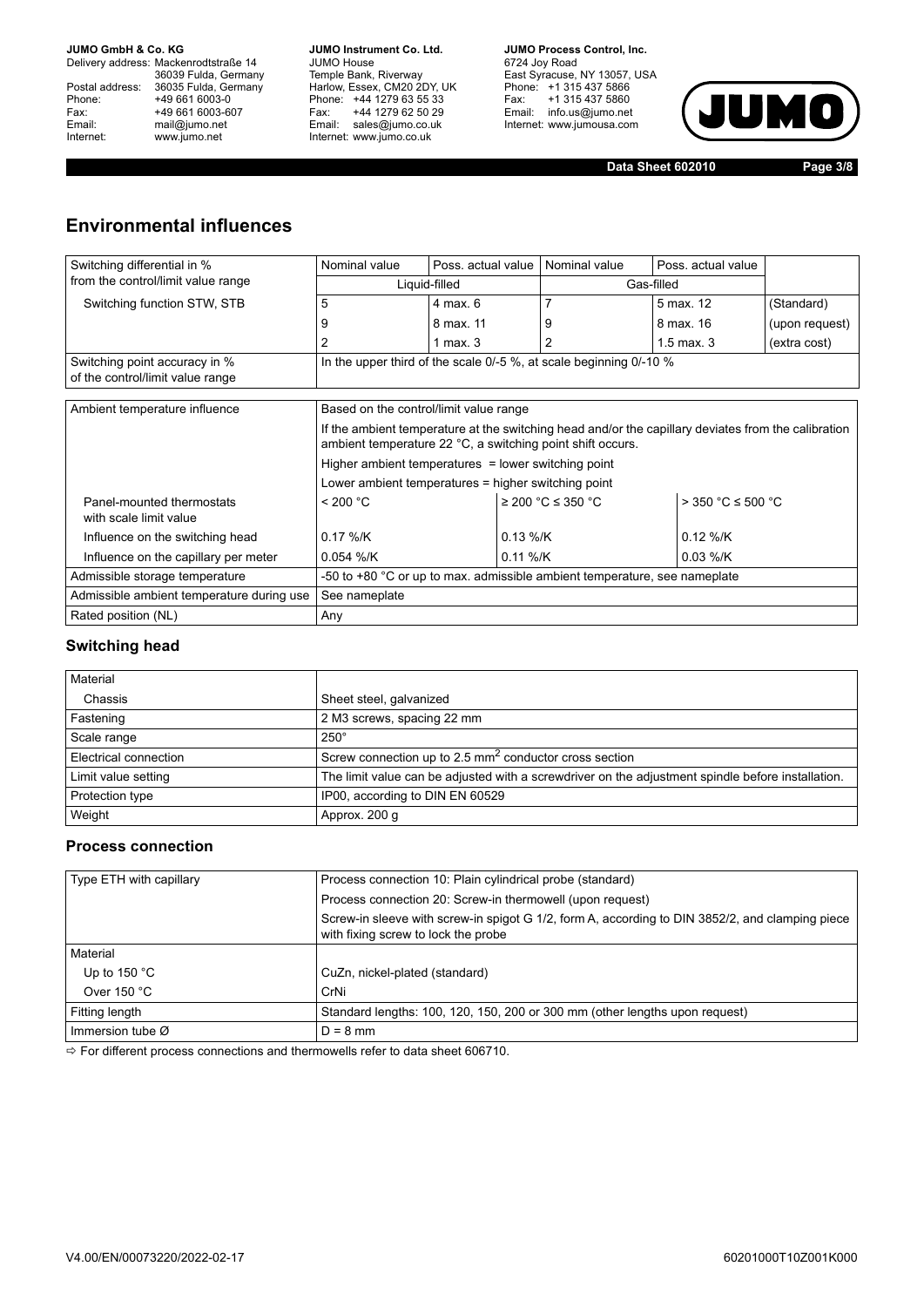Delivery address: Mackenrodtstraße 14 36039 Fulda, Germany Postal address: 36035 Fulda, Germany Phone: +49 661 6003-0<br>
Fax: +49 661 6003-6<br>
Email: mail@jumo.net +49 661 6003-607 mail@jumo.net Internet: www.jumo.net

**JUMO Instrument Co. Ltd.** JUMO House Temple Bank, Riverway Harlow, Essex, CM20 2DY, UK Phone: +44 1279 63 55 33 Fax: +44 1279 62 50 29 Email: sales@jumo.co.uk Internet: www.jumo.co.uk

**JUMO Process Control, Inc.** 6724 Joy Road East Syracuse, NY 13057, USA Phone: +1 315 437 5866 Fax: +1 315 437 5860 Email: info.us@jumo.net Internet: www.jumousa.com



**Data Sheet 602010 Page 4/8**

### **Approvals and approval marks**

| <b>DIN</b>                               |                                                              |
|------------------------------------------|--------------------------------------------------------------|
| Testing agency                           | DIN CERTCO/TÜV Süd                                           |
| Certificates/certification numbers       | STW(STB)799S                                                 |
| Inspection basis                         | <b>DIN EN 14597</b>                                          |
| Valid for                                | ETH-20 (Type 602010/20 [STW (STB)])                          |
| <b>DIN</b>                               |                                                              |
| Testing agency                           | DIN CERTCO/TÜV Süd                                           |
| Certificates/certification numbers       | <b>STB800</b>                                                |
| Inspection basis                         | <b>DIN EN 14597</b>                                          |
| Valid for                                | ETH-70 (Type 602010/70 [STB])                                |
| <b>DGRL</b>                              |                                                              |
| Testing agency                           | TÜV Süd                                                      |
| Certificates/certification numbers       | Z-IS-TAF-MUC-17-11-2652099-021                               |
| Inspection basis                         | 2014/68/EU, DIN EN 14597                                     |
| Valid for                                | ETH-20 (Type 602010/20 [STW]), ETH-70 (Type 602010/70 [STB]) |
| EAC <sup>a</sup>                         |                                                              |
| Testing agency                           | <b>GOST Norm AG</b>                                          |
| Certificates/certification numbers       | 0198420                                                      |
| Inspection basis                         | TR ZU 004/2011 (LVD)                                         |
| Valid for                                | ETH (Type 602010)                                            |
| a<br>Dreslaw da sumanitation corporation |                                                              |

Russian documentation upon request.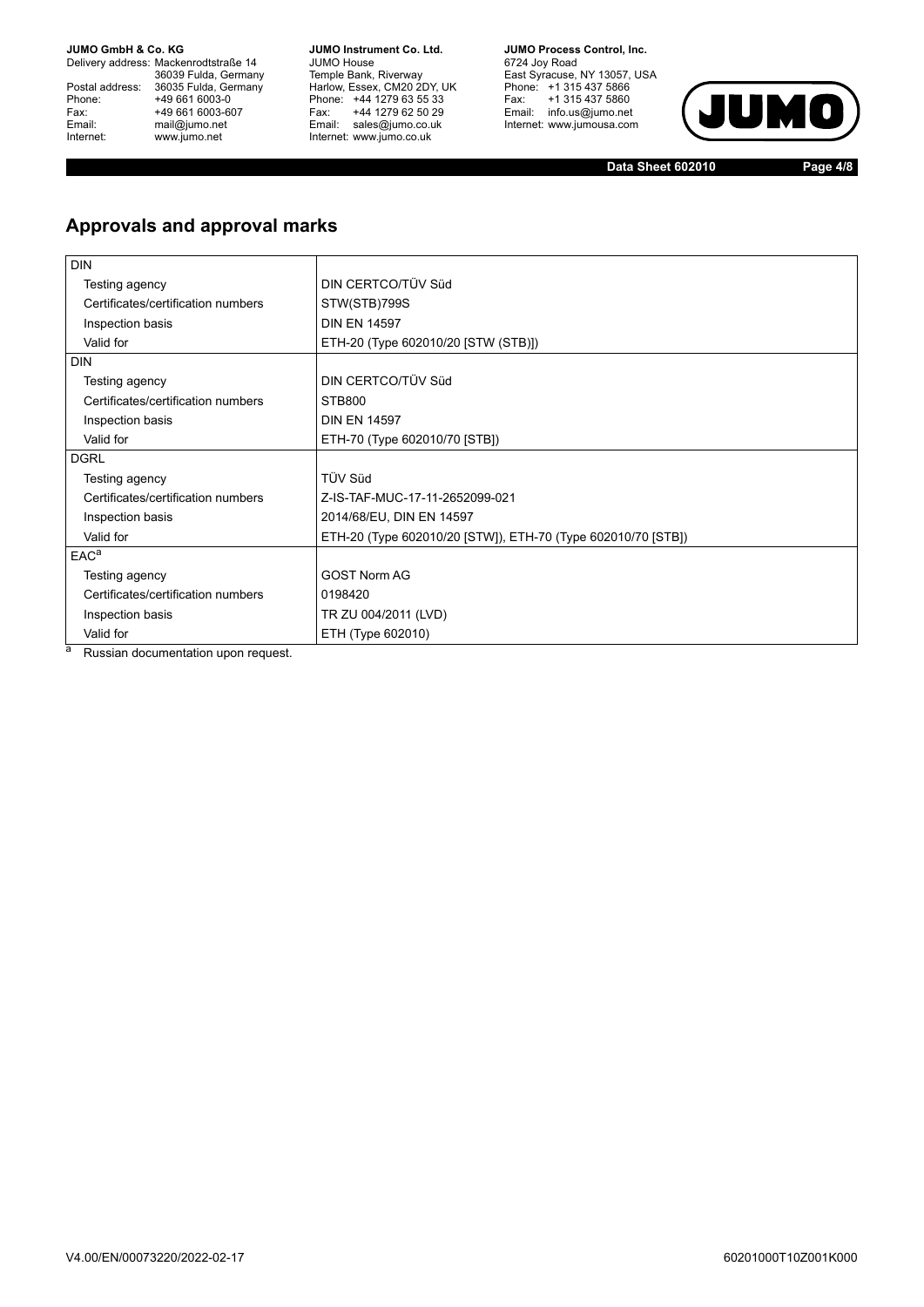Delivery address: Mackenrodtstraße 14 36039 Fulda, Germany Postal address: 36035 Fulda, Germany Postal address: 36035 Fulda, Ge<br>
Phone: +49 661 6003-0<br>
Fax: +49 661 6003-6<br>
Email: mail@jumo.net +49 661 6003-607 mail@jumo.net Internet: www.jumo.net

**JUMO Instrument Co. Ltd.** JUMO House Temple Bank, Riverway Harlow, Essex, CM20 2DY, UK Phone: +44 1279 63 55 33 Fax: +44 1279 62 50 29 Email: sales@jumo.co.uk Internet: www.jumo.co.uk

**JUMO Process Control, Inc.** 6724 Joy Road East Syracuse, NY 13057, USA Phone: +1 315 437 5866 Fax: +1 315 437 5860 Email: info.us@jumo.net Internet: www.jumousa.com



**Data Sheet 602010 Page 5/8**

# **Dimensions**

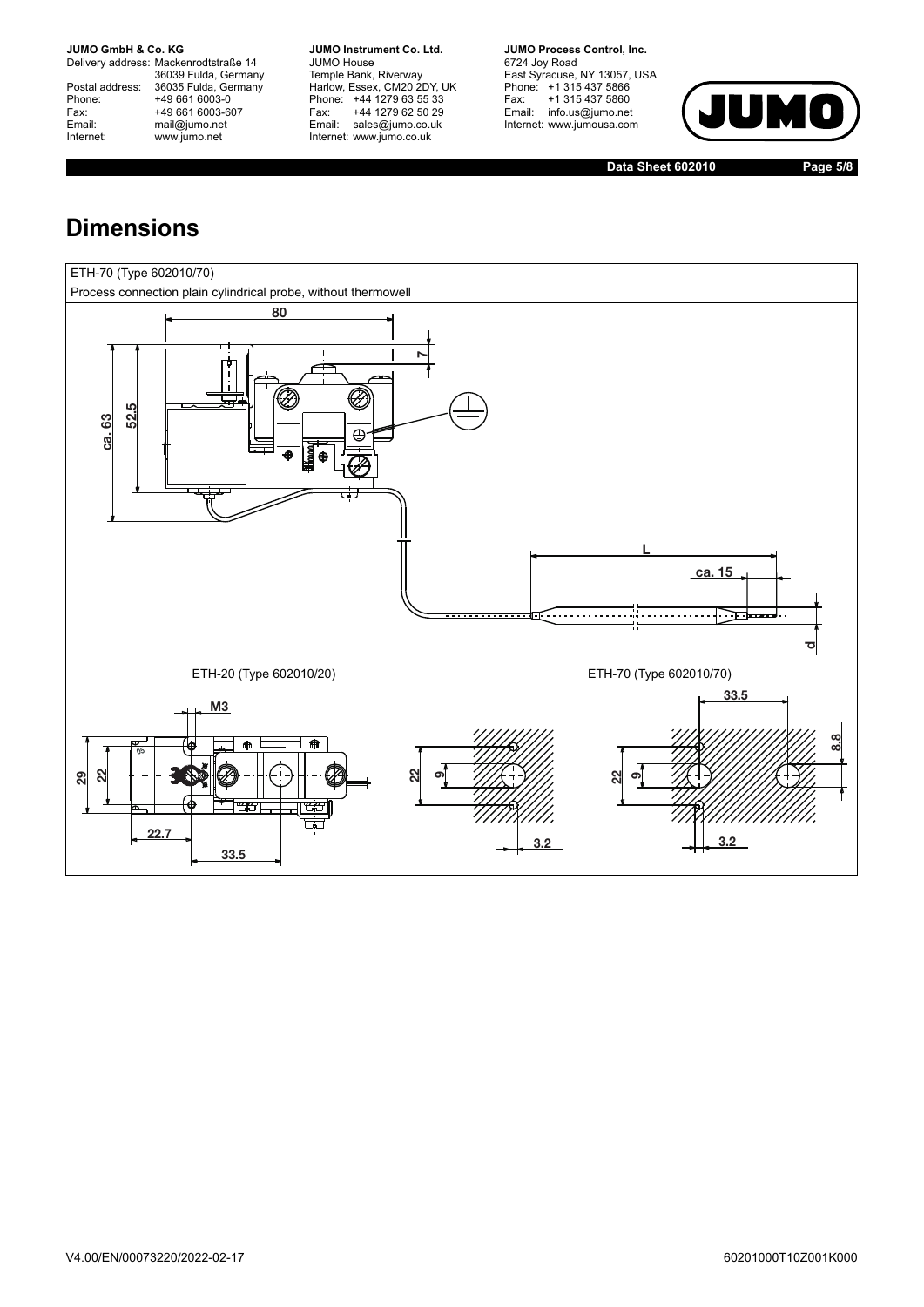Delivery address: Mackenrodtstraße 14 36039 Fulda, Germany Postal address: 36035 Fulda, Germany Postal address: 36035 Fulda, Ge<br>Phone: +49 661 6003-0 Fax: +49 661 6003-607<br>Email: mail@jumo.net mail@jumo.net Internet: www.jumo.net

**JUMO Instrument Co. Ltd.** JUMO House Temple Bank, Riverway Harlow, Essex, CM20 2DY, UK Phone: +44 1279 63 55 33 Fax: +44 1279 62 50 29 Email: sales@jumo.co.uk Internet: www.jumo.co.uk

**JUMO Process Control, Inc.** 6724 Joy Road East Syracuse, NY 13057, USA Phone: +1 315 437 5866 Fax: +1 315 437 5860 Email: info.us@jumo.net Internet: www.jumousa.com



**Data Sheet 602010 Page 6/8**

# **Connection diagram**

The connection diagram in the data sheet provides information on product selection.

**For the electrical connection, only use the installation instructions or the operating manual.**





ETH-20 (Type 602010/20) ETH-70 (Type 602010/70) ETH-70 (Type 602010/70)



with changeover contact with NC contact, and restart lock with NC contact, restart lock, and additional signal contact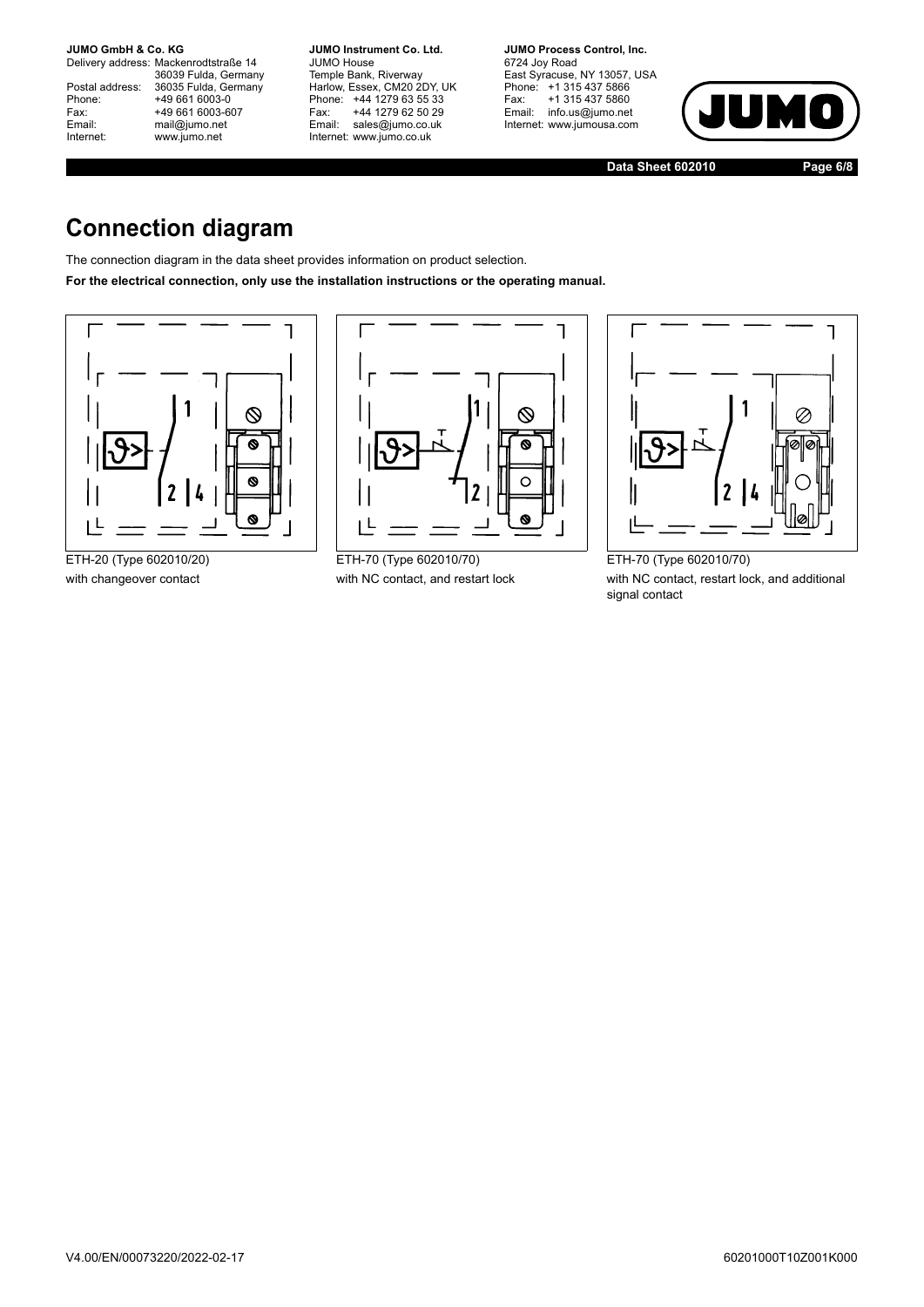Delivery address: Mackenrodtstraße 14 36039 Fulda, Germany Postal address: 36035 Fulda, Germany Phone: +49 661 6003-0<br>
Fax: +49 661 6003-6<br>
Email: mail@jumo.net +49 661 6003-607 mail@jumo.net Internet: www.jumo.net

**JUMO Instrument Co. Ltd.** JUMO House Temple Bank, Riverway Harlow, Essex, CM20 2DY, UK Phone: +44 1279 63 55 33 Fax: +44 1279 62 50 29 Email: sales@jumo.co.uk Internet: www.jumo.co.uk

**JUMO Process Control, Inc.** 6724 Joy Road East Syracuse, NY 13057, USA Phone: +1 315 437 5866 Fax: +1 315 437 5860 Email: info.us@jumo.net Internet: www.jumousa.com



**Data Sheet 602010 Page 7/8**

## **Order details**

|        | (1)  | <b>Basic type</b>                       |
|--------|------|-----------------------------------------|
| 602010 |      | Panel-mounted thermostats ETH           |
|        | (2)  | <b>Basic type extension</b>             |
| 20     |      | ETH-20 Safety temperature monitor (STW) |
| $70\,$ |      | ETH-70 Safety temperature limiter (STB) |
|        | (3)  | <b>Control range</b>                    |
| 043    |      | 20 to 150 °C                            |
| 045    |      | 20 to 400 °C                            |
| 046    |      | 20 to 500 °C                            |
| 052    |      | 30 to 110 °C                            |
| 063    |      | 50 to 250 °C                            |
| 064    |      | 50 to 300 °C                            |
| 066    |      | 60 to 130 °C                            |
|        | (4)  | <b>Switching differential</b>           |
| 00     |      | None                                    |
| 20     |      | 2 %                                     |
| 50     |      | 5 %                                     |
| 70     |      | 7 %                                     |
| 90     |      | 9 %                                     |
|        | (5)  | <b>Capillary length</b>                 |
| 1000   |      | 1,000 mm                                |
| 2000   |      | 2,000 mm                                |
| 3000   |      | 3,000 mm                                |
| 4000   |      | 4,000 mm                                |
| 5000   |      | 5,000 mm                                |
|        | (6)  | <b>Capillary material Fernleitung</b>   |
| 20     |      | CrNi (stainless steel)                  |
| 40     |      | Cu (copper)                             |
|        | (7)  | <b>Process connection</b>               |
| 10     |      | Plain cylindrical probe                 |
| 20     |      | Screw-in thermowell                     |
|        |      |                                         |
|        |      |                                         |
| 00     | (8)  | Process connection thread<br>None       |
| 13     |      | G 1/2                                   |
|        | (9)  | Process connection material             |
| $00\,$ |      | None                                    |
| 20     |      | CrNi (stainless steel)                  |
| 46     |      | CuZn (brass)                            |
|        | (10) | <b>Insertion length</b>                 |
| 000    |      | Without thermowell                      |
| 100    |      | 100 mm                                  |
| 120    |      | 120 mm                                  |
| 150    |      | 150 mm                                  |
| 200    |      | 200 mm                                  |
| 300    |      | 300 mm                                  |